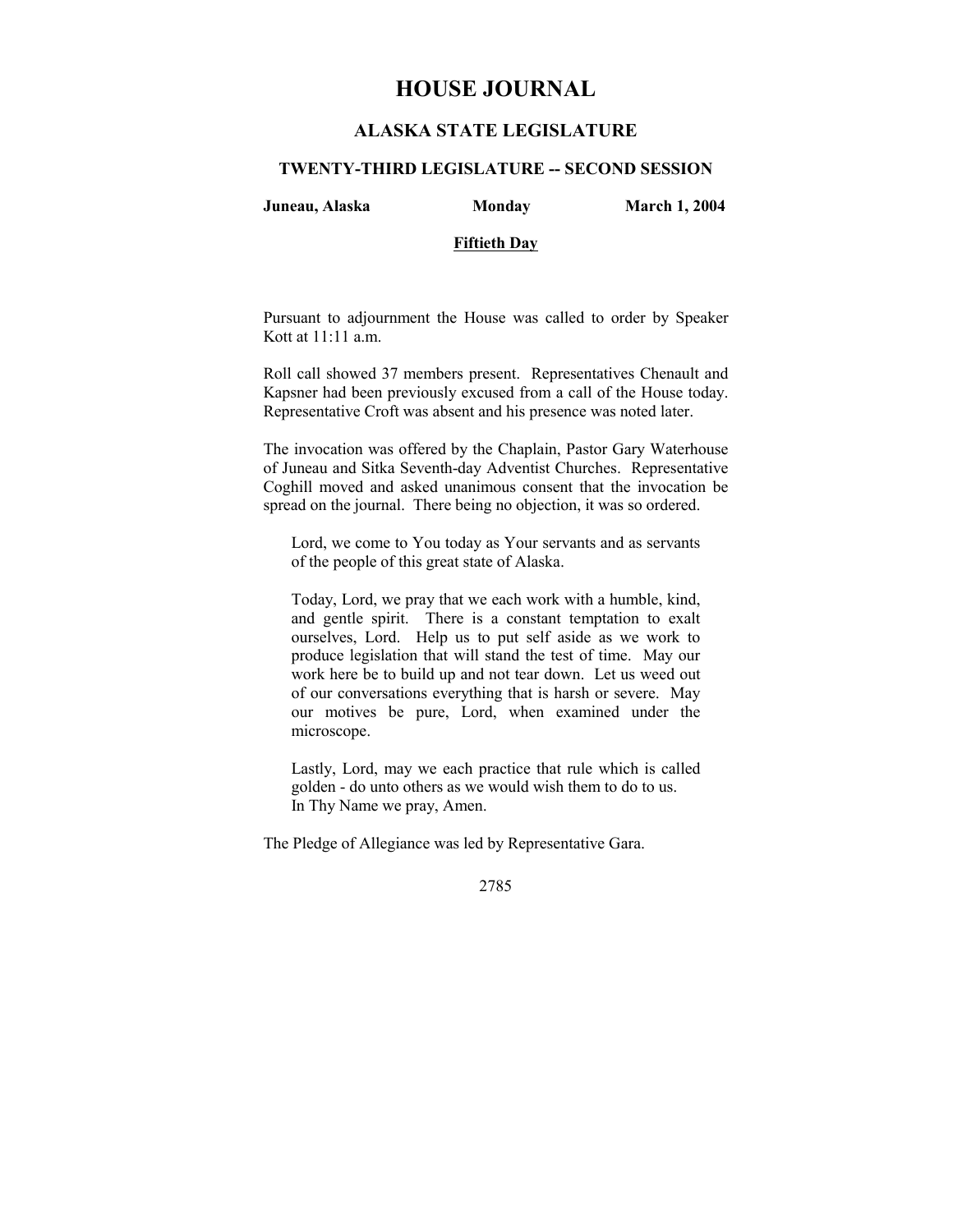## **CERTIFICATION OF THE JOURNAL**

Representative Coghill moved and asked unanimous consent that the journal for the 46th, 47th, 48th, and 49th legislative days be approved as certified by the Chief Clerk. There being no objection, it was so ordered.

### **MESSAGES FROM THE GOVERNOR**

A letter dated February 27, 2004, was received stating that under the authority of article II, section 9 and article III, section 17 of the Alaska Constitution, the Governor withdraws the January 13, 2004, call to convene the first special session of the Twenty-third Alaska State Legislature in Juneau on March 1, 2004 (page 2317).

#### **MESSAGES FROM THE SENATE**

#### **HB 374**

A message dated February 27, 2004, was read stating the Senate has passed:

CS FOR HOUSE BILL NO. 374(FIN) am

"An Act establishing the senior care program and relating to that program; creating a new fund for the provision of senior services; relating to aid to senior citizens; and providing for an effective date."

CSHB 374(FIN) am was referred to the Chief Clerk for enrollment.

#### **SB 270**

A message dated February 27, 2004, was read stating the Senate has concurred in the House amendment to SB 270, thus adopting:

SENATE BILL NO. 270 am H "An Act establishing November as Avalanche Awareness Month."

A message dated February 27, 2004, was read stating the Senate has passed the following and it is transmitted for consideration: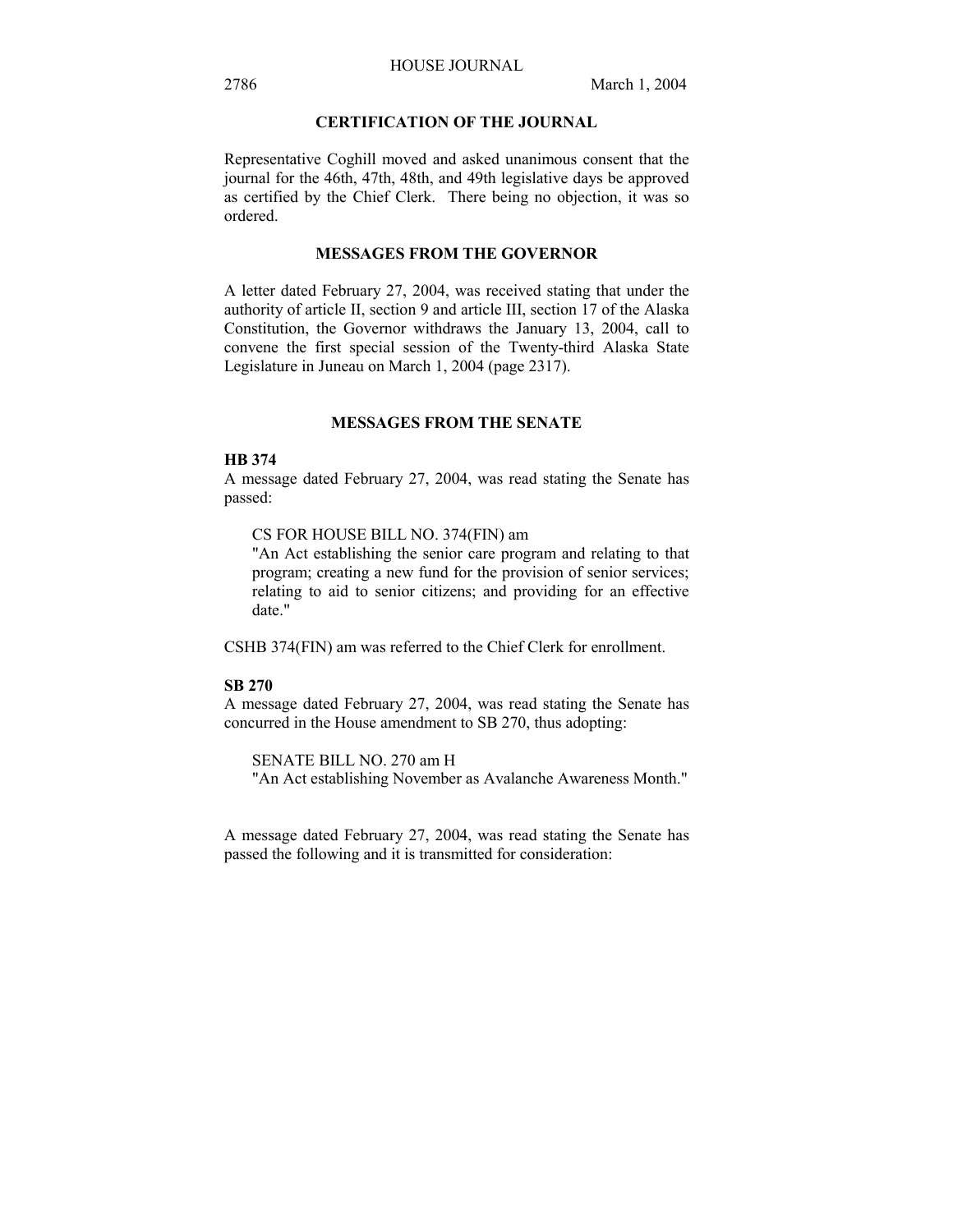## **FIRST READING AND REFERENCE OF SENATE RESOLUTIONS**

#### **SJR 26**

CS FOR SENATE JOINT RESOLUTION NO. 26(RES) by the Senate Resources Committee:

Requesting the United States Department of the Interior and the United States Department of Justice to appeal the decision of the United States Court of Appeals for the Ninth Circuit in The Wilderness Society v. United States Fish and Wildlife Service and to seek an emergency stay of the decision pending an appeal of the decision.

was read the first time and referred to the Resources Committee.

## **REPORTS OF STANDING COMMITTEES**

## **HCR 31**

The Health, Education & Social Services Committee has considered:

HOUSE CONCURRENT RESOLUTION NO. 31 Proclaiming March 2004 as Traumatic Brain Injury Awareness Month.

and recommends it be replaced with:

CS FOR HOUSE CONCURRENT RESOLUTION NO. 31(HES) Proclaiming April 2004 as Traumatic Brain Injury Awareness Month.

The report was signed by Representative Wilson, Chair, with the following individual recommendations:

Do pass (6): Gatto, Wolf, Coghill, Seaton, Cissna, Wilson

The following fiscal note(s) apply to CSHCR 31(HES):

1. Zero, Dept. of Health & Social Services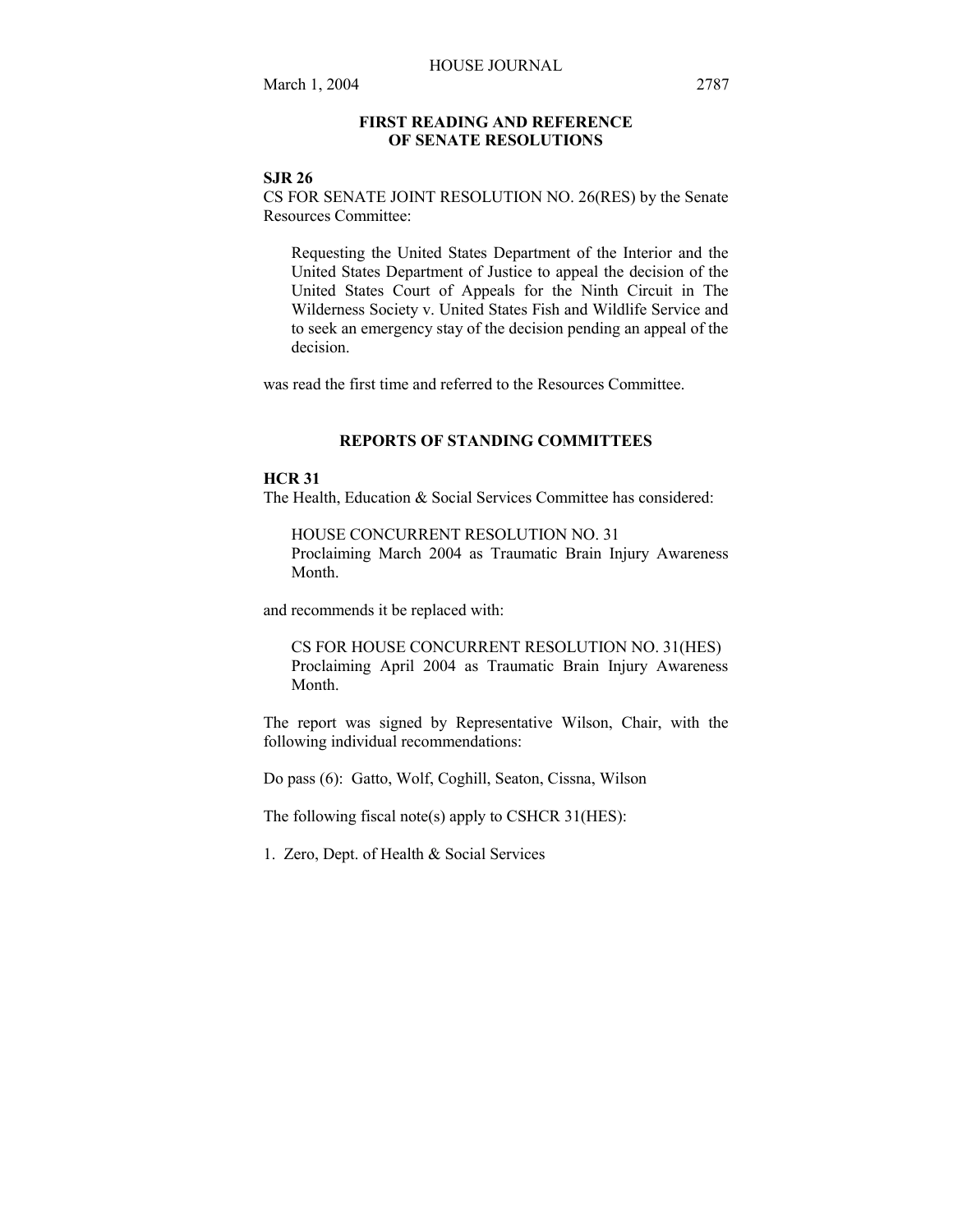### 2788 March 1, 2004

HCR 31 was referred to the Rules Committee for placement on the calendar.

## **HB 213**

The Finance Committee has considered:

HOUSE BILL NO. 213 "An Act relating to a provisional driver's license and to issuance of a driver's license; and providing for an effective date."

and recommends it be replaced with:

CS FOR HOUSE BILL NO. 213(FIN) (same title)

The report was signed by Representative Williams, Co-chair, with the following individual recommendations:

Do pass (6): Meyer, Hawker, Joule, Croft, Foster, Williams

No recommendation (1): Stoltze

The following fiscal note(s) apply to CSHB 213(FIN):

1. Fiscal, Dept. of Administration

HB 213 was referred to the Rules Committee for placement on the calendar.

\*\*The presence of Representative Croft was noted.

## **HB 327**

The Transportation Committee has considered:

HOUSE BILL NO. 327

"An Act relating to the powers and duties of the Department of Transportation and Public Facilities; and repealing a requirement that public facilities comply with energy standards adopted by the Department of Transportation and Public Facilities."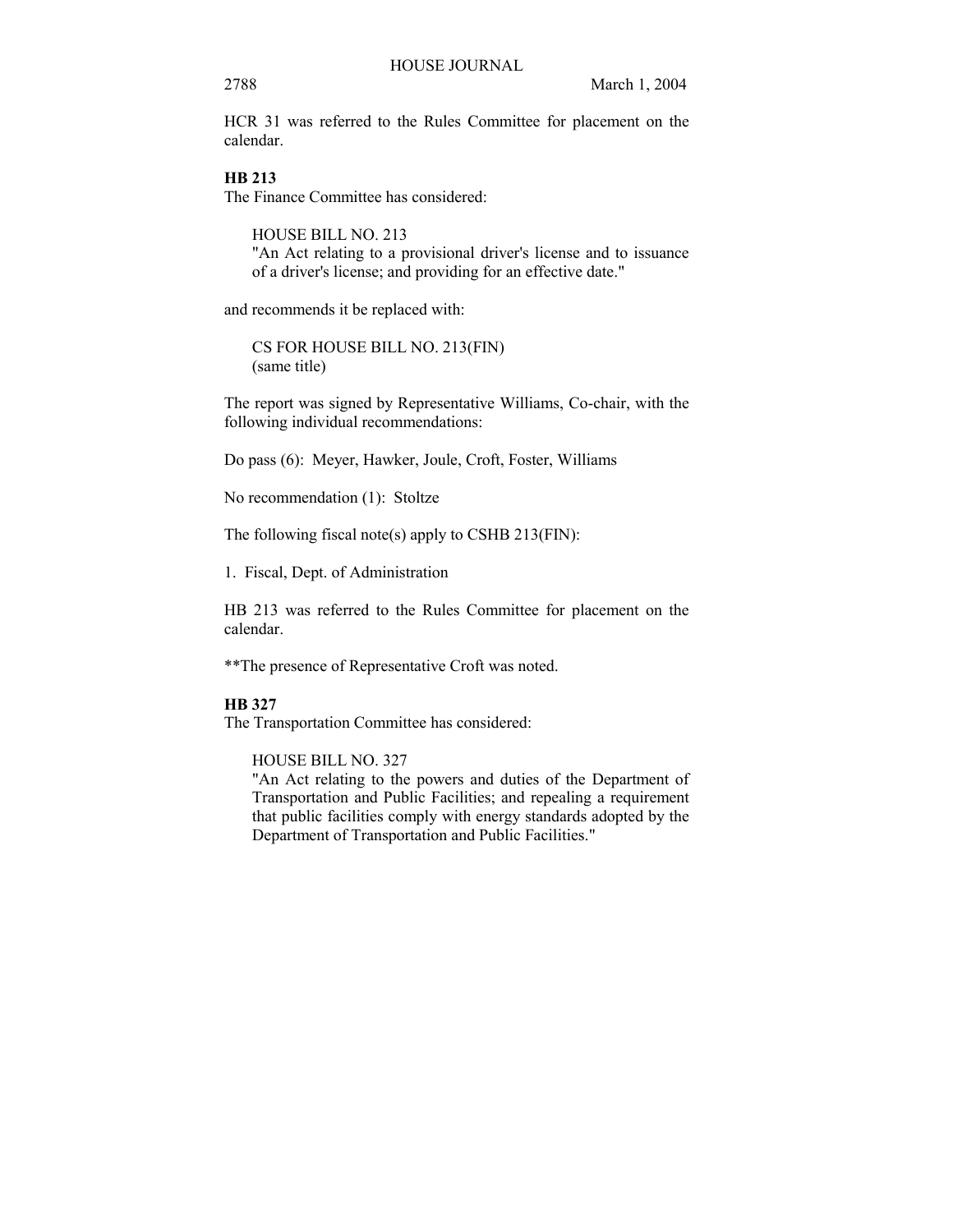and recommends it be replaced with:

#### CS FOR HOUSE BILL NO. 327(TRA)

"An Act relating to the powers and duties of the Department of Transportation and Public Facilities; relating to a long-range program for highway construction and maintenance; repealing a requirement that public facilities comply with energy standards adopted by the Department of Transportation and Public Facilities; and providing for an effective date."

The report was signed by Representative Holm, Chair, with the following individual recommendations:

Do pass (4): Masek, Ogg, Stepovich, Holm

The following fiscal note(s) apply to CSHB 327(TRA):

1. Zero, Dept. of Public Safety

2. Zero, Dept. of Transportation & Public Facilities

HB 327 was referred to the State Affairs Committee.

**HB 351**

The State Affairs Committee has considered:

HOUSE BILL NO. 351

"An Act relating to the devices, including carbon monoxide detection devices, required in dwellings; and providing for an effective date."

and recommends it be replaced with:

CS FOR HOUSE BILL NO. 351(STA) (same title)

The report was signed by Representative Weyhrauch, Chair, with the following individual recommendations:

Do pass (3): Gruenberg, Seaton, Lynn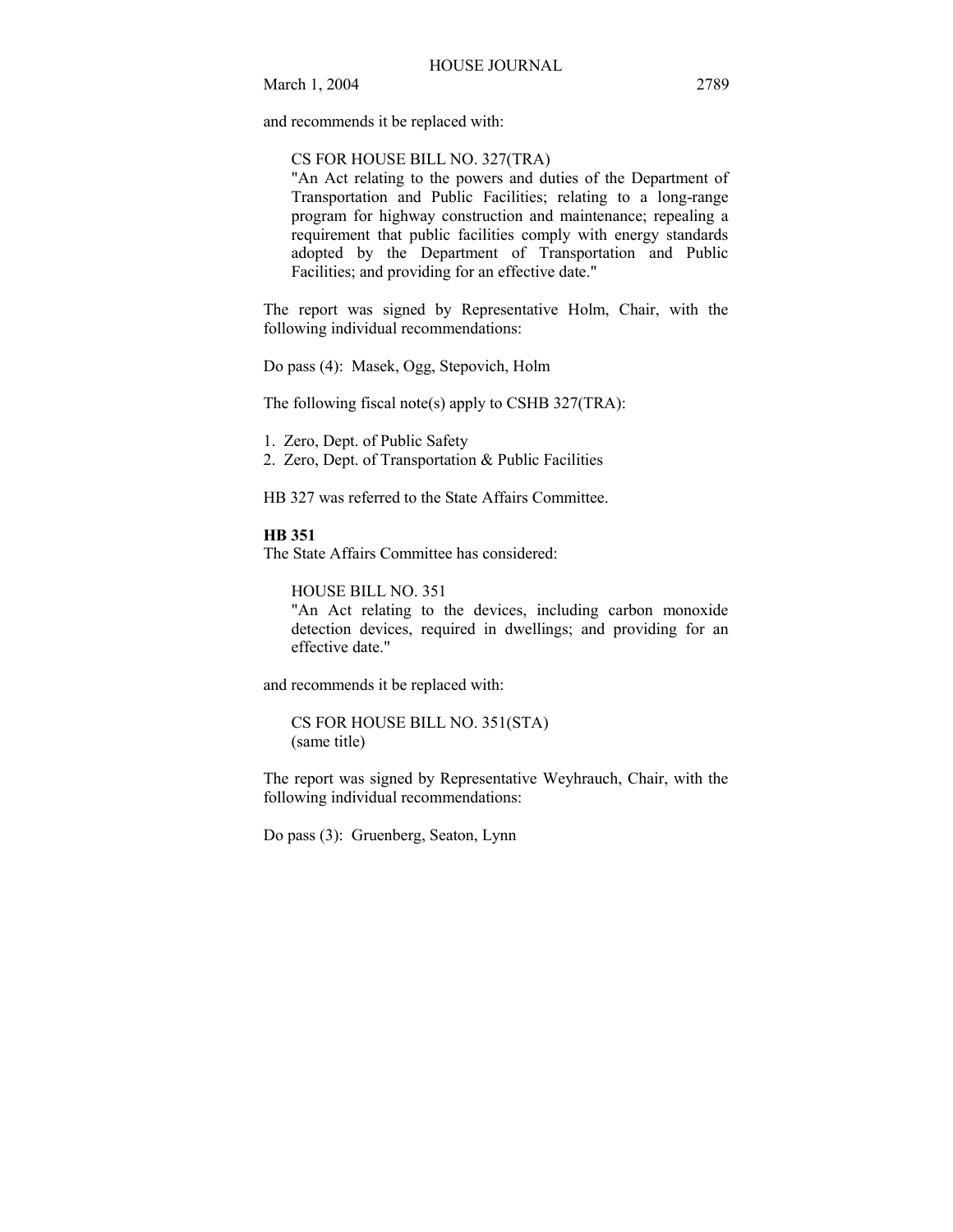2790 March 1, 2004

Do not pass (1): Coghill

No recommendation (3): Holm, Berkowitz, Weyhrauch

The following fiscal note(s) apply to CSHB 351(STA):

1. Zero, House Labor & Commerce Committee/Dept. of Health & Social Services

2. Zero, Dept. of Law

3. Zero, Dept. of Public Safety

HB 351 was referred to the Rules Committee for placement on the calendar.

## **INTRODUCTION OF CITATIONS**

The following citation was introduced and referred to the Rules Committee for placement on the calendar:

Honoring - The Conference of Alaskans By Representative Guttenberg

## **INTRODUCTION, FIRST READING, AND REFERENCE OF HOUSE BILLS**

## **HB 526**

HOUSE BILL NO. 526 by the House Transportation Committee, entitled:

"An Act relating to a transportation corridor for extension of the Alaska Railroad to Canada and to extension of the Alaska Railroad to connect with the North American railroad system."

was read the first time and referred to the Transportation and Resources Committees.

## **HB 527**

HOUSE BILL NO. 527 by the House State Affairs Committee, entitled: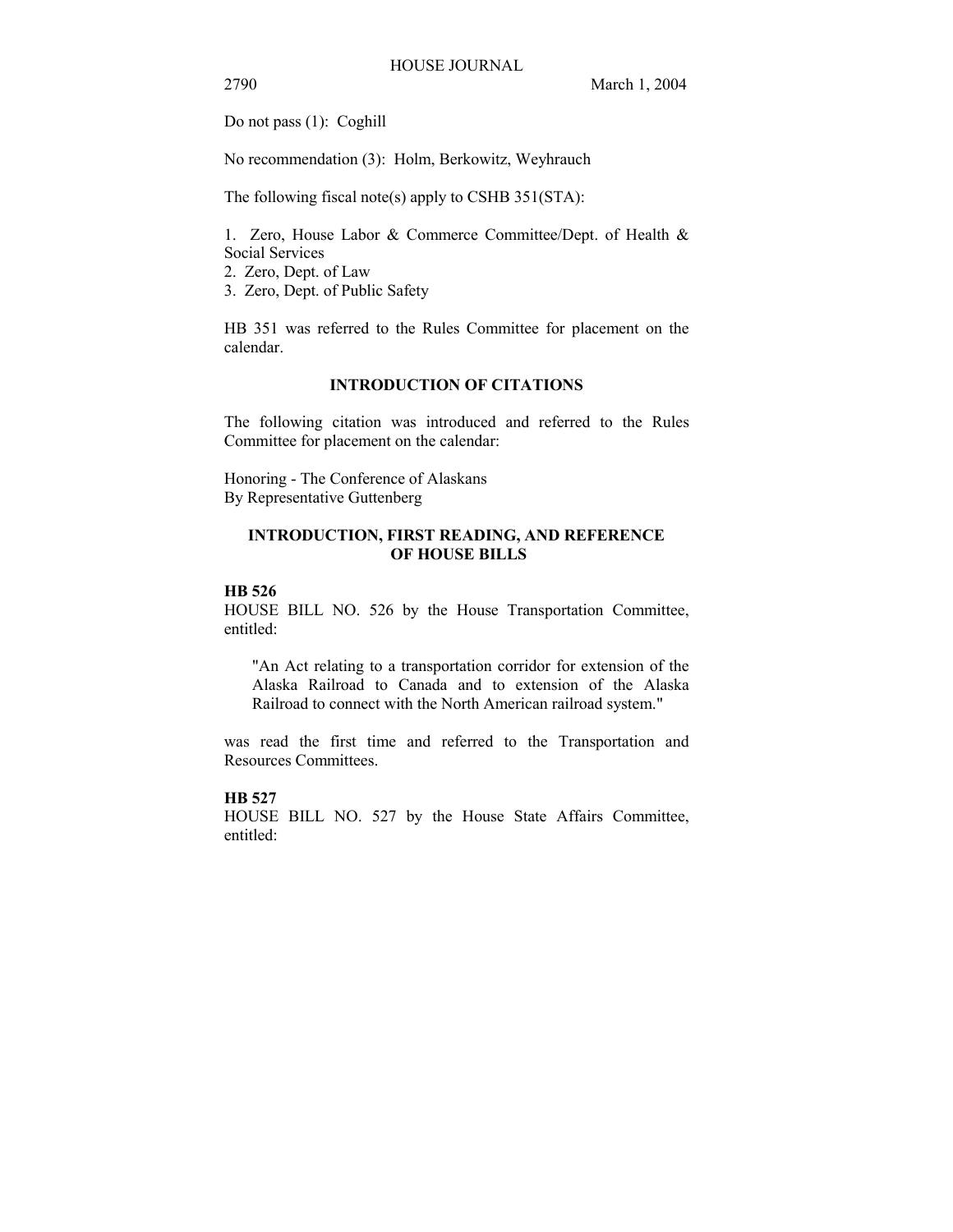March 1, 2004 2791

"An Act relating to the Alaska Securities Act, including reports, proxies, consents, authorizations, proxy statements, and other materials, civil penalties, refunds of proceeds from violations, restitution, and investment adviser representatives; and providing for an effective date."

was read the first time and referred to the State Affairs, Judiciary, and Finance Committees.

## **CONSIDERATION OF THE DAILY CALENDAR**

#### **SECOND READING OF HOUSE BILLS**

## **HB 15**

The following was read the second time:

#### HOUSE BILL NO. 15

"An Act relating to establishing the Alaska No-Call List, a data base of residential telephone customers who do not wish to receive telephonic solicitations; providing that the data base be compiled at no cost to the customers; requiring paid telephonic sellers to purchase the data base; requiring telephonic sellers to identify themselves; requiring telephonic solicitors who are otherwise exempt from registration as telephonic solicitors to file with the Department of Law and purchase the data base; and providing for an effective date."

with the: **Journal Page** 

| L&C RPT CS(L&C) NT 3DP 4AM | 166  |
|----------------------------|------|
| FN1: ZERO(CED)             | 167  |
| FN2: (LAW)                 | 167  |
| STA RPT CS(STA) NT 3DP 4NR | 631  |
| FN1: ZERO(CED)             | 632  |
| FN2: (LAW)                 | 632  |
| FN3: (LAW)                 | 632  |
| FIN RPT CS(FIN) NT 7DP 3NR | 2709 |
| FN4: ZERO(CED)             | 2709 |
| FN5: (LAW)                 | 2709 |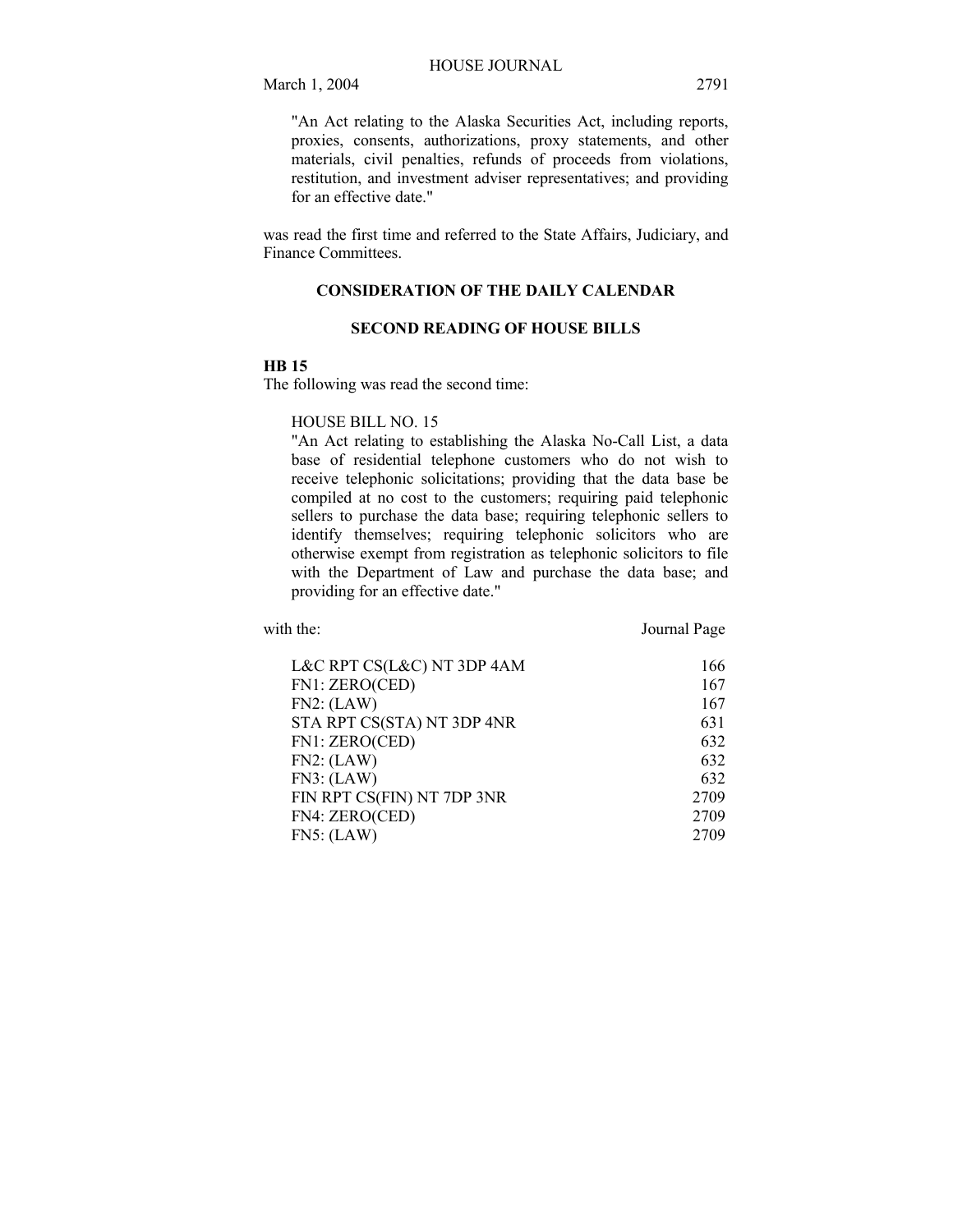Representative Coghill moved and asked unanimous consent that the following committee substitute be adopted in lieu of the original bill:

CS FOR HOUSE BILL NO. 15(FIN)

"An Act relating to fair trade practices and consumer protection, to telephone solicitations, to charitable solicitations; and providing for an effective date."

There being no objection, it was so ordered.

The Speaker stated that, without objection, CSHB 15(FIN) would be held in second reading to the March 3, 2004, calendar.

#### **HB 349**

The following was read the second time:

HOUSE BILL NO. 349 "An Act amending Rule 412, Alaska Rules of Evidence."

with the: Journal Page

| JUD RPT CS(JUD) 3DP 1NR | 2641 |
|-------------------------|------|
| FN1: ZERO(LAW)          | 2641 |
| FN2: ZERO(ADM)          | 2668 |

Representative Coghill moved and asked unanimous consent that the following committee substitute be adopted in lieu of the original bill:

CS FOR HOUSE BILL NO. 349(JUD) (same title)

There being no objection, it was so ordered.

Amendment No. 1 was offered by Representative Samuels:

Page 2, lines 1 and 12, following "**defendant**": Insert "**in the case**"

Representative Samuels moved and asked unanimous consent that Amendment No. 1 be adopted.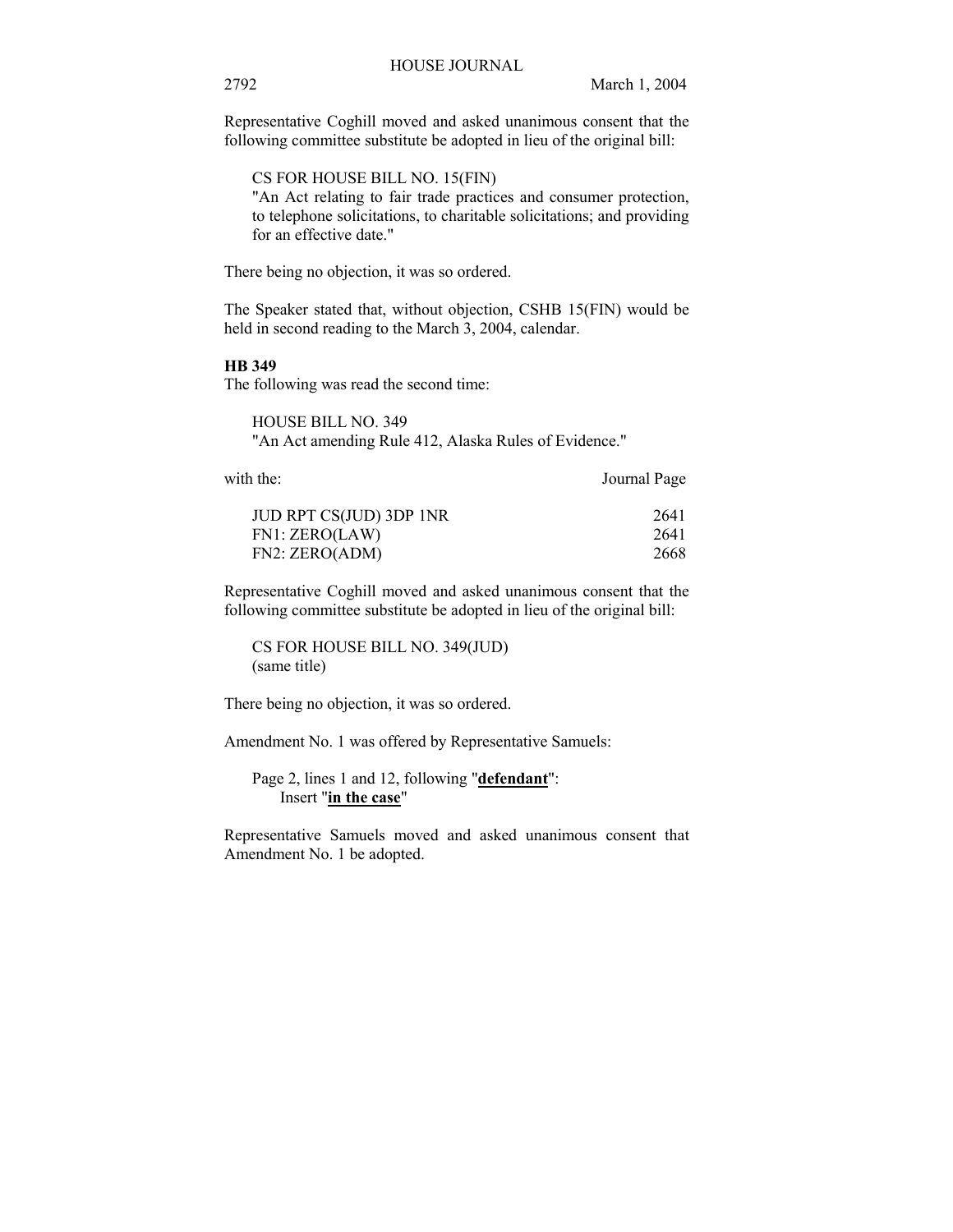March 1, 2004 2793

Objection was heard and withdrawn.

There being no further objection, Amendment No. 1 was adopted.

Representative Coghill moved and asked unanimous consent that CSHB 349(JUD) am be considered engrossed, advanced to third reading, and placed on final passage.

Representative Berkowitz objected.

CSHB 349(JUD) am will advance to third reading on the March 3, 2004, calendar.

#### **HB 357**

The following was read the second time:

HOUSE BILL NO. 357

"An Act relating to restitution; and providing for an effective date."

| with the:               | Journal Page |
|-------------------------|--------------|
| JUD RPT CS(JUD) 3DP 1NR | 2565         |
| FN1: INDETERMINATE(ADM) | 2566         |
| FN2: INDETERMINATE(LAW) | 2566         |
| FIN RPT CS(JUD) 10DP    | 2739         |
| FN1: INDETERMINATE(ADM) | 2739         |
| FN2: INDETERMINATE(LAW) | 2739         |
|                         |              |

Representative Coghill moved and asked unanimous consent that the following committee substitute be adopted in lieu of the original bill:

CS FOR HOUSE BILL NO. 357(JUD) (same title)

There being no objection, it was so ordered.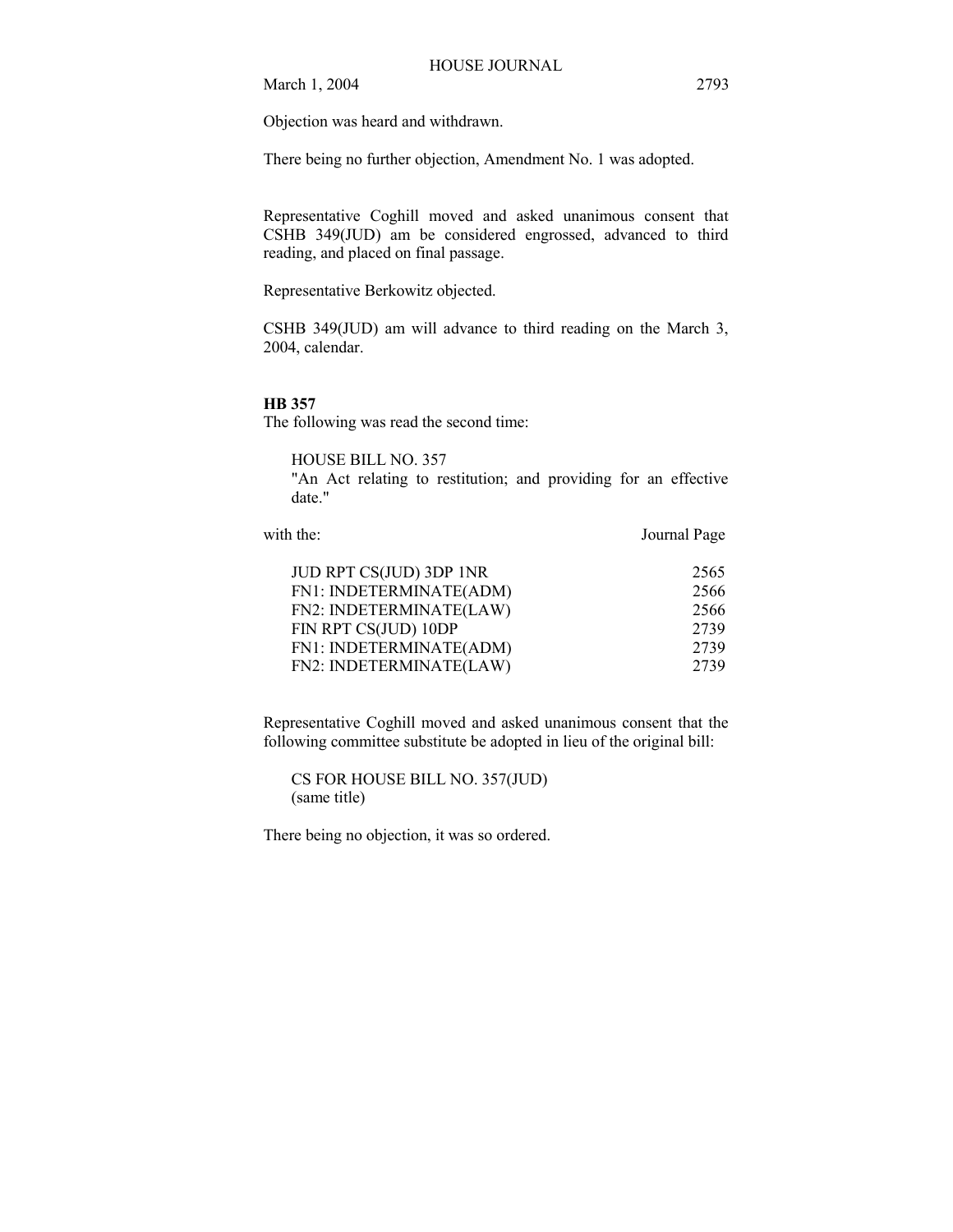Representative Coghill moved and asked unanimous consent that CSHB 357(JUD) be considered engrossed, advanced to third reading, and placed on final passage. There being no objection, it was so ordered.

CSHB 357(JUD) was read the third time.

The question being: "Shall CSHB 357(JUD) pass the House?" The roll was taken with the following result:

CSHB 357(JUD) Third Reading Final Passage

#### **YEAS: 38 NAYS: 0 EXCUSED: 2 ABSENT: 0**

Yeas: Anderson, Berkowitz, Cissna, Coghill, Crawford, Croft, Dahlstrom, Fate, Foster, Gara, Gatto, Gruenberg, Guttenberg, Harris, Hawker, Heinze, Holm, Joule, Kerttula, Kohring, Kookesh, Kott, Lynn, Masek, McGuire, Meyer, Morgan, Moses, Ogg, Rokeberg, Samuels, Seaton, Stepovich, Stoltze, Weyhrauch, Williams, Wilson, Wolf

Excused: Chenault, Kapsner

And so, CSHB 357(JUD) passed the House.

Representative Coghill moved and asked unanimous consent that the roll call on the passage of the bill be considered the roll call on the effective date clause. There being no objection, it was so ordered.

CSHB 357(JUD) was referred to the Chief Clerk for engrossment.

#### **HB 513**

The following was read the second time:

#### HOUSE BILL NO. 513

"An Act relating to the enforcement of support orders through suspension of drivers' licenses; changing the name of the child support enforcement agency to the child support services agency; amending Rules 90.3 and 90.5, Alaska Rules of Civil Procedure; and providing for an effective date."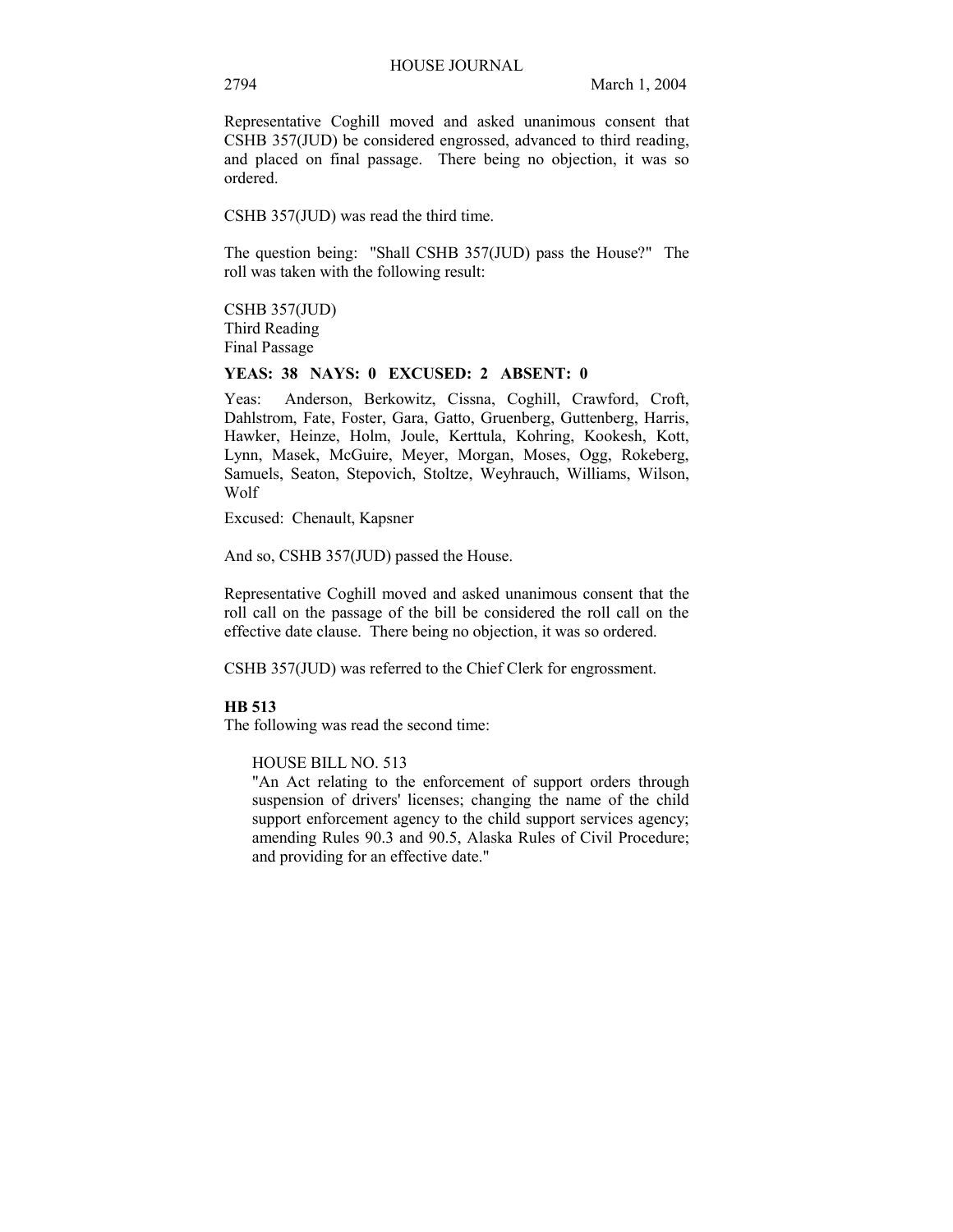March 1, 2004 2795

with the: Journal Page

| JUD RPT 5DP 2NR | 2711 |
|-----------------|------|
| FN1: ZERO(CRT)  | 2711 |
| FN2: ZERO(REV)  | 2711 |

Representative Coghill moved and asked unanimous consent that HB 513 be considered engrossed, advanced to third reading, and placed on final passage. There being no objection, it was so ordered.

HB 513 was read the third time.

The question being: "Shall HB 513 pass the House?" The roll was taken with the following result:

HB 513 Third Reading Final Passage

#### **YEAS: 38 NAYS: 0 EXCUSED: 2 ABSENT: 0**

Yeas: Anderson, Berkowitz, Cissna, Coghill, Crawford, Croft, Dahlstrom, Fate, Foster, Gara, Gatto, Gruenberg, Guttenberg, Harris, Hawker, Heinze, Holm, Joule, Kerttula, Kohring, Kookesh, Kott, Lynn, Masek, McGuire, Meyer, Morgan, Moses, Ogg, Rokeberg, Samuels, Seaton, Stepovich, Stoltze, Weyhrauch, Williams, Wilson, Wolf

Excused: Chenault, Kapsner

And so, HB 513 passed the House.

Representative Coghill moved and asked unanimous consent that the roll call on the passage of the bill be considered the roll call on the court rule changes. There being no objection, it was so ordered.

Representative Coghill moved and asked unanimous consent that the roll call on the passage of the bill be considered the roll call on the effective date clause. There being no objection, it was so ordered.

HB 513 was referred to the Chief Clerk for engrossment.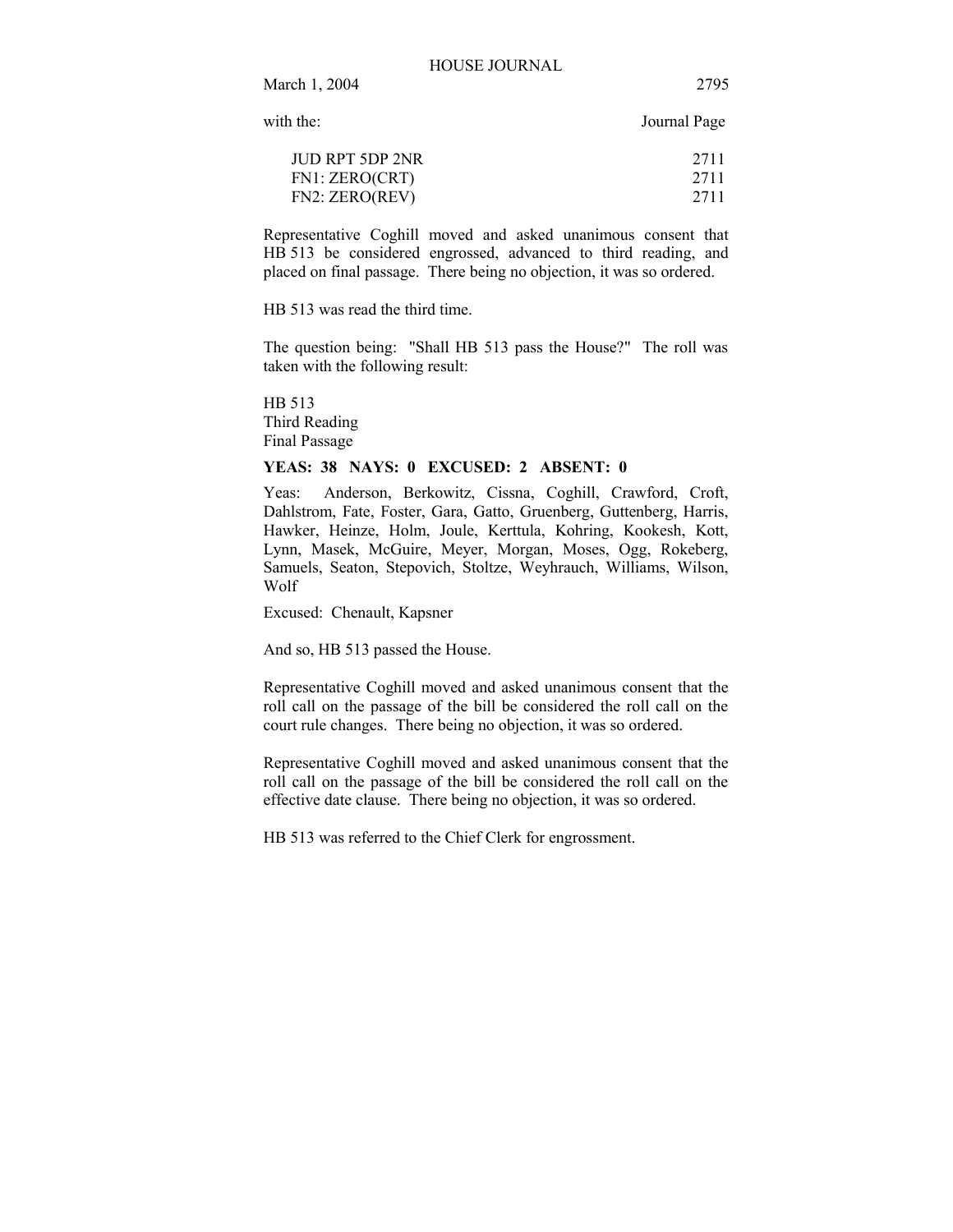## **UNFINISHED BUSINESS**

## **HB 351**

The Speaker added a Judiciary Committee referral for the following:

HOUSE BILL NO. 351

"An Act relating to the devices, including carbon monoxide detection devices, required in dwellings; and providing for an effective date."

HB 351 was removed from the Rules Committee and referred to the Judiciary Committee.

## **HB 15**

Representatives Kookesh and Guttenberg added their names as cosponsors to:

CS FOR HOUSE BILL NO. 15(FIN)

"An Act relating to fair trade practices and consumer protection, to telephone solicitations, to charitable solicitations; and providing for an effective date."

## **HB 350**

Representative McGuire added her name as cosponsor to:

HOUSE BILL NO. 350

"An Act relating to adding personal injury, death, and property damage from arson in the first degree to the offenses compensable by the Violent Crimes Compensation Board."

## **HB 357**

Representatives Croft, Masek, and Lynn added their names as cosponsors to:

CS FOR HOUSE BILL NO. 357(JUD)

"An Act relating to restitution; and providing for an effective date."

## **HB 513**

Representative Dahlstrom added her name as cosponsor to: